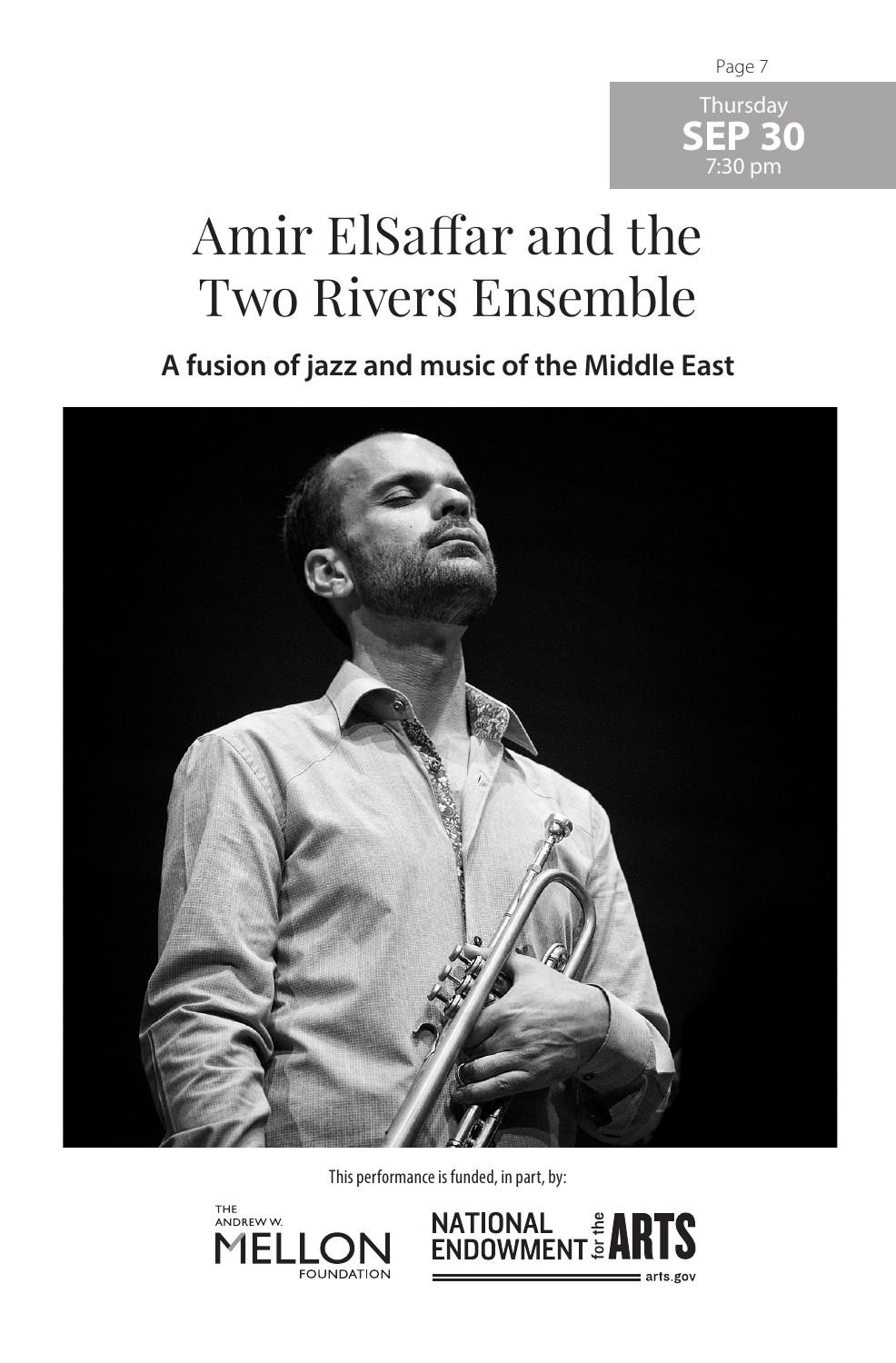**There will be no intermission during this performance. Selections will be announced from the stage.**

> **Amir ElSaffar – trumpet, santur, vocals Ole Mathisen – tenor saxophone Zafer Tawil – oud, percussion George Ziadeh – oud Carlo DeRosa – bass Nasheet Waits – drums**

**The Two Rivers Ensemble**, a sextet of jazz and Middle Eastern musicians, has made innovative strides in using the maqam modal system with the American jazz idiom. Deeply rooted in musical forms of Iraq and nearby regions, the music still speaks the language of swing, improvisation and group interaction, and the resulting sound is distinct from other contemporary cross-cultural musical fusions. After 14 years of extensive performing and touring as well as the release of three critically acclaimed albums on Pi Recordings—*Two Rivers* (2007), *Inana* (2011) and *Crisis* (2015)—the Two Rivers Ensemble has developed an instinctive ease with ElSaffar's highly complex music, enabling the band to play with a creativity that transcends pure technical challenge in a style that is rooted in tradition, while creating an entirely new aesthetic. Amir ElSaffar's work *Crisis* was commissioned by the Newport Jazz Festival, where it premiered in August 2013. *Downbeat Magazine* raved, "certainly the first Middle Eastern-imbued jazz combo at Newport to win a standing ovation for its first song."

**Amir ElSaffar**, composer, trumpeter, santur player and vocalist, is one of the artists taking part in the Lied Center project entitled "Utilizing the Performing Arts to Enhance DEIB Initiatives." Funded by a grant from the Andrew W. Mellon Foundation, the project aims to create an adaptable Diversity, Equity, Inclusion and Belonging (DEIB) curriculum that integrates those concepts, centering on the work of the participating visiting performing artists. The curriculum framework is created through collaboration with each visiting artist as well as faculty and staff at the University of Kansas, working to ensure the arts-centered program encourages critical thought and engagement for students.

ElSaffar has been described as "uniquely poised to reconcile jazz and Arabic music," (*The Wire*) and "one of the most promising figures in jazz today" (*Chicago Tribune*). A recipient of the Doris Duke Performing Artist Award and a 2018 U.S. Artist Fellow, ElSaffar is an expert trumpeter with a classical background, conversant not only in the language of contemporary jazz, but he has also created techniques to play microtones and ornaments idiomatic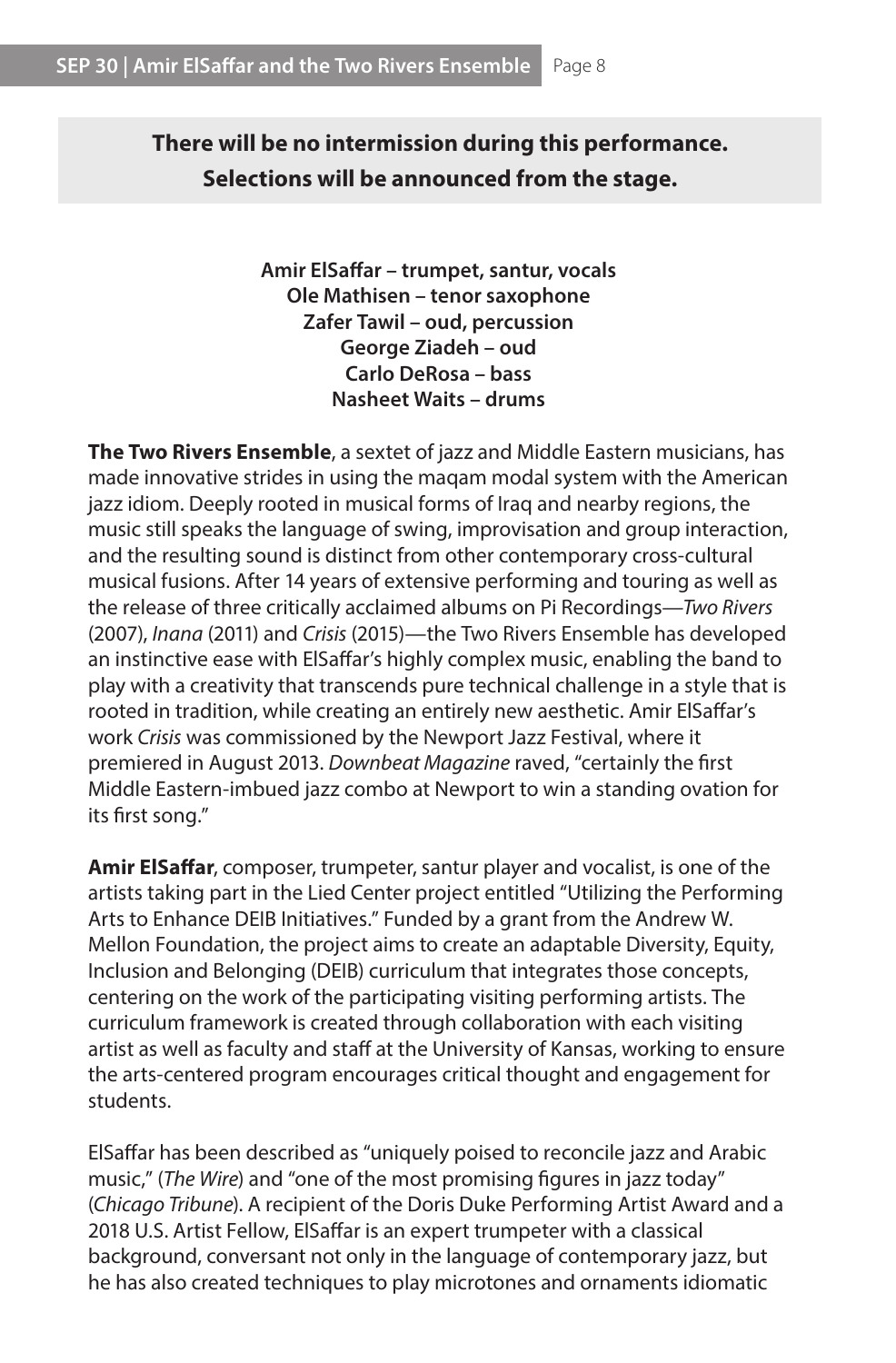to Arabic music that are not typically heard on the trumpet. Additionally, he is a purveyor of the centuries old, now endangered Iraqi maqam tradition, which he performs actively as a vocalist and santur player. As a composer, ElSaffar has used the subtle microtones found in Iraqi maqam music to create an innovative approach to harmony and melody and has received commissions to compose for large and small jazz ensembles, traditional Middle Eastern ensembles, chamber orchestras, string quartets and contemporary music ensembles as well as dance troupes.

Described as "an imaginative bandleader, expanding the vocabulary of the trumpet and, at the same time, the modern jazz ensemble," (*All About Jazz*), ElSaffar is an important voice in an age of cross-cultural music making. ElSaffar has received commissions from the MAP Fund, Arab Fund for Arts and Culture (AFAC), Newport Jazz Festival, Metropolitan Museum of Art, Chamber Music America and Jazz Institute of Chicago, and he was composer-in-residence at the Royaumont Foundation in France from 2017 to 2019.

ElSaffar's most recent release, *Rivers of Sound: Not Two* (2017, New Amsterdam Records), features his 17-piece Rivers of Sound Orchestra consisting of musicians from a variety of musical backgrounds. Using resonance as its governing principle, the music incorporates elements of maqam modal music of the Middle East with jazz and other contemporary musical practices to create a unique microtonal musical environment that moves beyond the notions of style and tradition into a realm of uninhibited musical communication. Each musician of the orchestra interacts with the group through the combination of improvisation and composition, the merging of musical languages, maqam and polyphony, toward the goal of reaching a collective state of Tarab, or musical ecstasy.

The Rivers of Sound Orchestra is an expansion of ElSaffar's six-piece Two Rivers Ensemble. Active since 2006, this sextet explores the juncture between jazz and music of the Middle East. Their 2015 release, *Crisis* (Pi Recordings) is a reflection on a region in turmoil and strife: revolution, civil war and sectarian violence—a culture's struggle for survival. The music is passionate and visceral, a cry from the heart. *Crisis* was commissioned by the Newport Jazz Festival, where at the 2013 premiere, it made a clear emotional connection to the audience, receiving a rousing standing ovation after just the first piece.

In recent years, ElSaffar has turned his attention to composition, working with a variety of different ensembles and musical formats. In November 2017, he premiered a new work, *Maqam/Brass Resonance,* for seven winds and percussion at the Berlin Jazz Festival. Two months prior to that, his work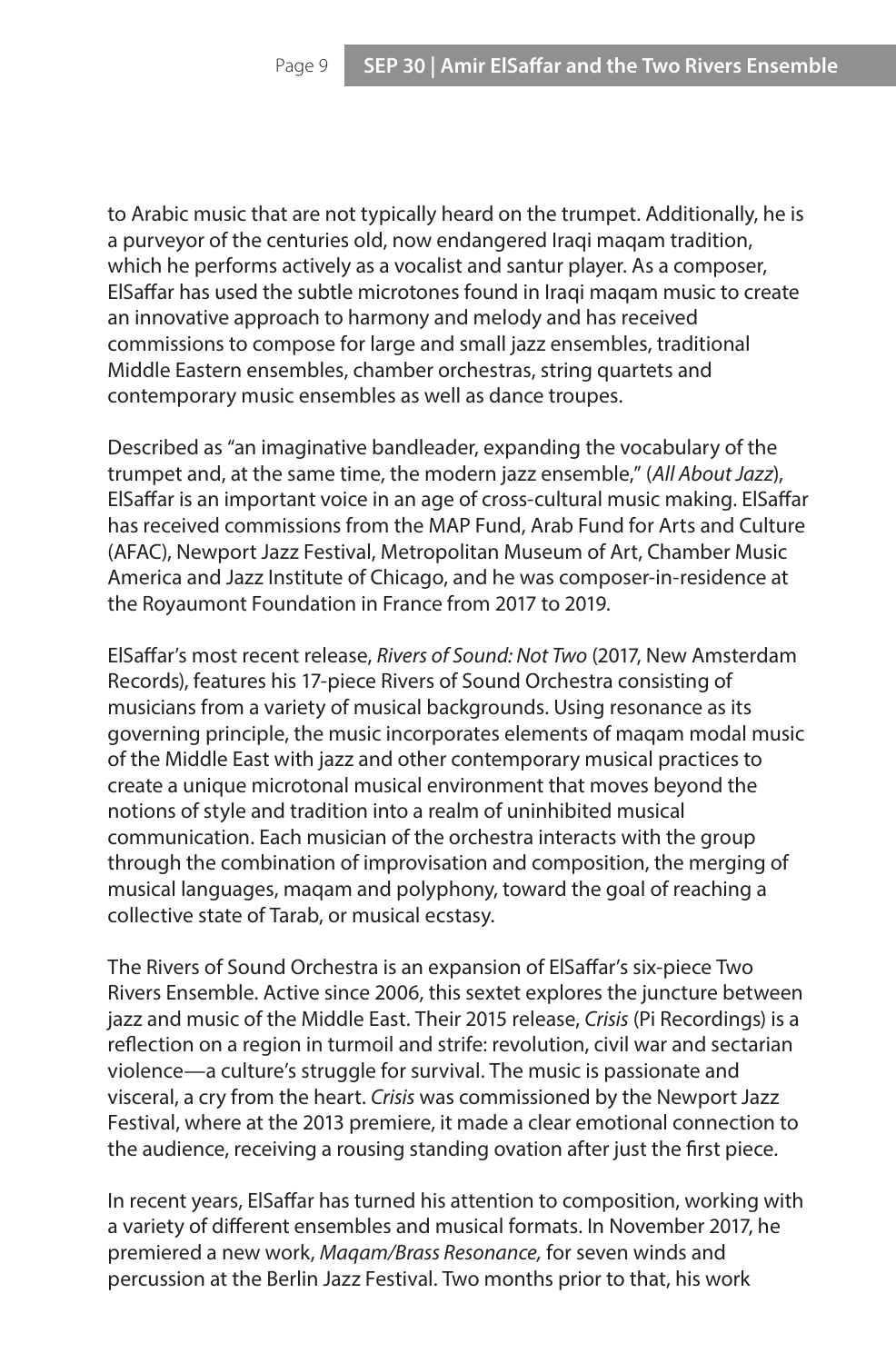*Interstices* for octet plus one performed by the renowned Belgian contemporary ensemble Ictus premiered at the Royaumont Foundation in France. He has also composed the score for Ragamala Dance's acclaimed new work, *Written in Water,* which has been touring in the U.S. since 2016. In 2014, his work *Ashwaaq* for string quartet, voice and santur, based on Sufi poetry of Ibn Arabi, was performed at the Aix and Avignon festivals in 2014.

This year, ElSaffar is working on a composition for flamenco musicians and dance, with Arabic musicians and electronics, commissioned by the Royaumont Foundation, which will premiere at the Flamenco Biennale in the Netherlands. He will also compose a chamber work for strings and clarinet for the Jazztopad Festival in Poland and an orchestral work for the Eastern Sierra Symphony.

His quintet release, *Alchemy* (2013, Pi Recordings), received significant acclaim, including from veteran jazz writer Howard Mandel, who dubbed ElSaffar an "exquisite alchemist" and noted his ability to surmount the difficulties of bringing jazz and maqam together "a challenge that he's accomplished with aplomb." The album was described as a "milestone session" in *Point of Departure* and "radically contemporary in its sound even as it connects with music's most ancient roots" by the *Irish Times.*

Born near Chicago in 1977 to an Iraqi immigrant father and an American mother, ElSaffar was drawn to music at a young age, listening incessantly to LPs from his father's collection, which included Louis Armstrong, Ella Fitzgerald and the *Blues Brothers* soundtrack (but interestingly, no Iraqi music). His first musical training was at the age of five, singing in a Lutheran church choir at the school he attended. His mother, an avid lover of music, introduced him to the music of Bach and Haydn and taught him to sing and play American folk songs on ukulele and guitar. ElSaffar eventually found his calling with the trumpet in his early teens.

Chicago offered many opportunities for the young trumpeter: he attended DePaul University and earned a degree in classical trumpet, and he also had the opportunity to study with the legendary principal trumpeter of the Chicago Symphony Orchestra, Bud Herseth. As a trumpeter of the Civic Orchestra of Chicago, ElSaffar worked with esteemed conductors such as Pierre Boulez, Mstislav Rostropovich and Daniel Barenboim, and he recorded on the latter's 1999 Teldec release, *Tribute to Ellington,* with members of the Chicago Symphony and Don Byron. Additionally, ElSaffar gained experience playing regularly in Chicago's blues, jazz and salsa clubs.